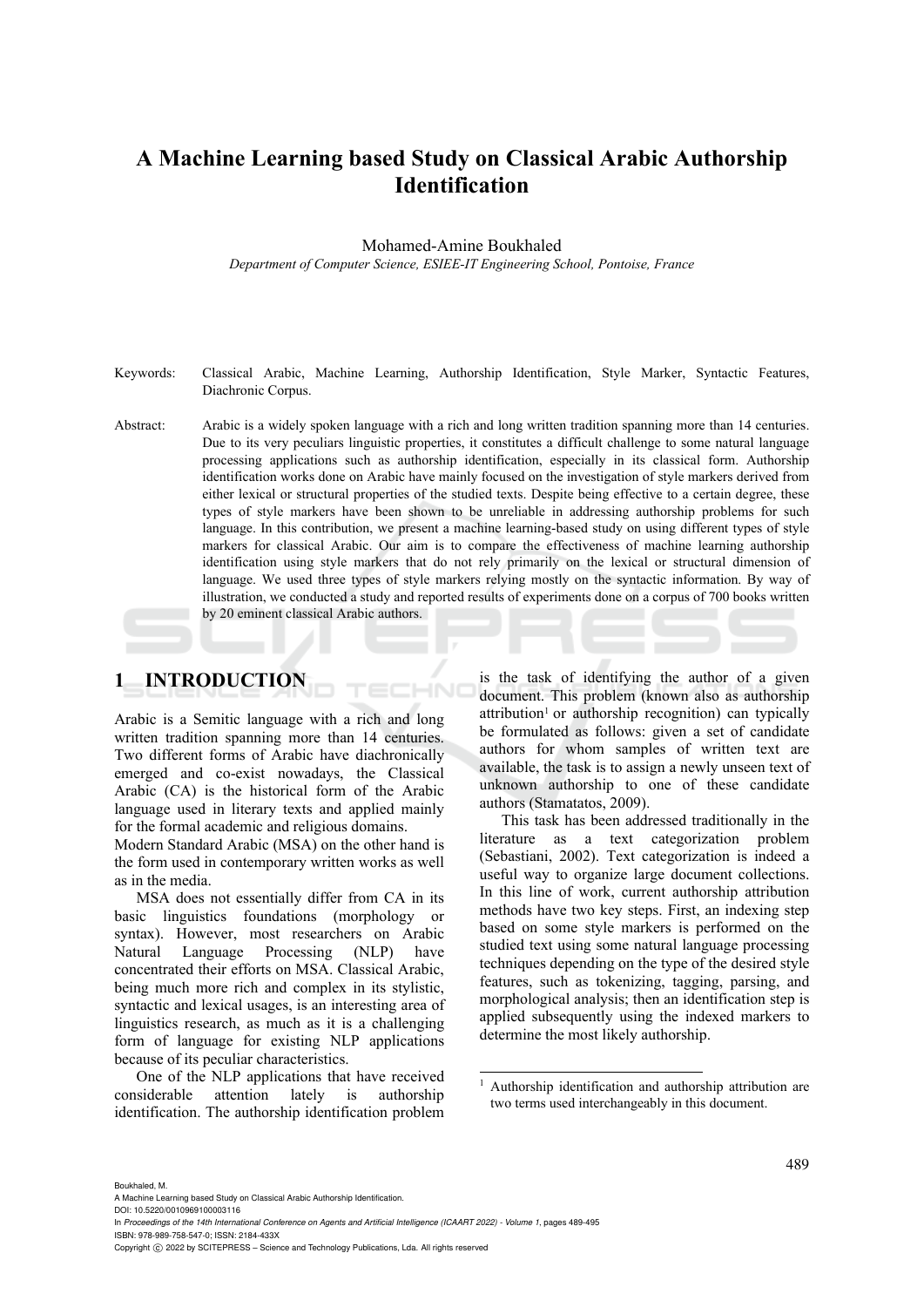The identification step usually involves using machine learning algorithms or some other kind of statistical and numerical analysis.

Authorship attribution works done on Arabic have mainly focused on the investigation of style markers derived from either the lexical or the structural properties of the studied texts (e.g. frequency of word forms, discourse markers, type and length of sentences). Despite being effective to a certain degree, these types of style markers have been shown to be unreliable in addressing authorship problems in Arabic (Omar and Hamouda, 2020). This can be indeed attributed to the peculiar linguistic properties of Arabic in general, and CA in particular. Moreover, the majority of the work done in Arabic authorship identification used MSA as text resources, mainly due to its dominant usage in journalistic and social media contents.

In this contribution, we present a comparative study on using different types of style markers for classical Arabic based on a machine learning approach for authorship identification. Our aim is to compare the effectiveness of using style markers that do not rely primarily on the lexical or structural dimensions of language, and hence are more prone to be topic-independents. We used three types of style markers relying mostly on the syntactical information contained in the structure of the text: *Part of Speech*-based features, *Function Word* features, and *Character*-based features

By way of illustration, this study is done on a corpus of 700 books written by 20 eminent classical Arabic authors. To evaluate the effectiveness of our approach, we conducted a machine learning experiment based on three different algorithms belonging to different statistical families and reported their performances.

The rest of the paper is organized as follows: we first give in section 2 a brief review of related works concerned with authorship identification in general and in Arabic language in particular, and then we describe our experimental setup in section 3. The results of the comparative study are presented in section 4. Finally, section 5 concludes this contribution and gives our main prospects.

## **2 RELATED WORKS**

Authorship attribution is a relatively old research field. A first scientific approach to the problem was proposed in the late 19th century, in the work of Mendenhall in 1887, who studied the authorship of texts attributed to Bacon, Marlowe and Shakespeare.

More recently, the problem of authorship attribution gained greater importance due to new applications in forensic analysis and humanities scholarship, as well as in contemporary society and industry (Kestemont *et al.*, 2019).

The identification process involves using methods that fall mainly into two categories: the first category includes methods that are based on statistical analysis, such as principal component analysis (Jamak, Savatić and Can, 2012) or linear discriminant analysis (Chaski, 2005); the second category includes machine learning techniques, such Support Vector Machine (SVM) (Stamatatos, 2008), decision trees (Abbasi and Chen, 2005), K-Nearest Neighbours (KNN) (Zamani *et al.*, 2014) and neural networks (Zheng *et al.*, 2006).

To achieve high authorship attribution accuracy, one should use features that are most likely to be independent from the topic of the text. Many style markers have been used for this task, from early works based on simple features such as sentence length and vocabulary richness (Yule, 1944), to recent and relevant works based on function words (Zhao and Zobel, 2005) (Boukhaled and Ganascia, 2015), punctuation marks (Martin-del-Campo-Rodriguez *et al.*, 2019), Part-of-Speech (POS) tags (Pokou, Fournier-Viger and Moghrabi, 2016), parse trees (Gamon, 2004) and character-based features (Sapkota *et al.*, 2015).

There is a consensus among different researchers that function words are a highly reliable indicator of authorship (Kestemont, 2014). There are two main reasons for using function words in lieu of other markers. First, because of their high frequency in a written text, function words are very difficult to consciously control by the author, which minimizes the risk of false attribution. The second is that function words, unlike content words, are more independent from the topic or the genre of the text, so one should not expect to find great differences of frequencies across different texts written by the same authors on different topics (Chung and Pennebaker, 2007).

For the Arabic language, one can categorize existing works into two categories based on the extracted features (Al-Ayyoub, Alwajeeh and Hmeidi, 2017). The first category includes the lexical approach, where the feature vector for each text is computed based on the occurrences of the words within it. The second category is based on more sophisticated style markers; it relies on computing certain features by trying to capture more relevant and deep linguistic traits. Finally, for a more comprehensive coverage of the different works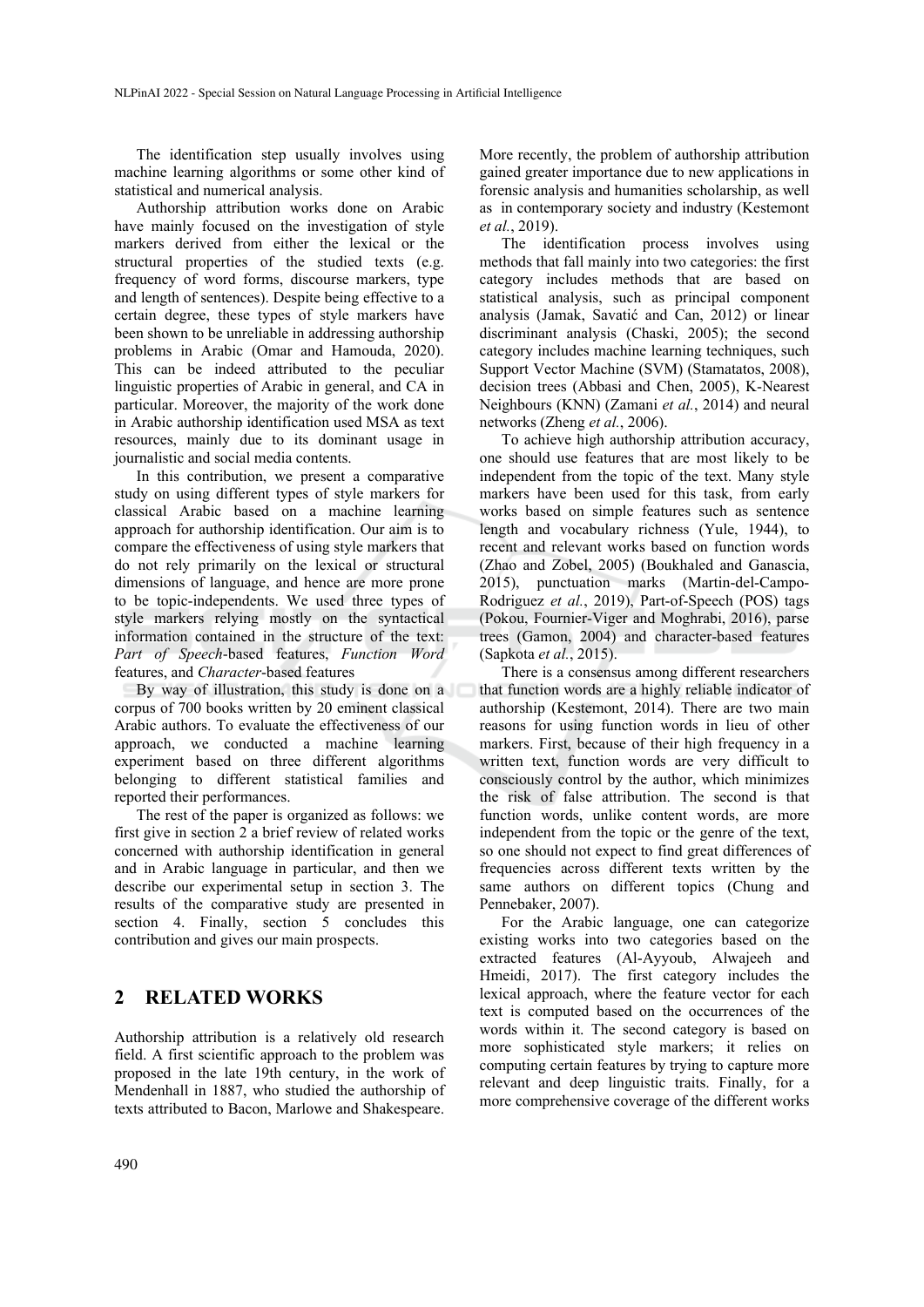and issues on Arabic authorship identification problem, interested readers are referred to (El Bakly, Darwish and Hefny, 2020)

## **3 EXPERIMENTAL SETUP**

#### **3.1 Data Set**

For this comparative study, we constructed our data set collection from the OpenITI corpus (Belinkov *et al.*, 2019). This choice was motivated by our special interest in studying classical Arabic literature, which has not benefited from as much attention as MSA literature did in the community.

OpenITI corpus is a historical corpus of Arabic, containing some 6 thousand titles and approximately 1 billion words.

The collection is based on edited manuscripts, and each title (book) is represented by its full text support.

The corpus is cleaned and organized with metadata information. The Library of Congress

scheme in its simplified version is followed as rules for coding author names and book titles. Moreover, the entire corpus is processed with state-of-the-art Arabic NLP tools (tokenizers and morpho-syntactic analysers among other tools). The result is a full analysis per word, including tokenization, lemmatization, part-of-speech-tagging, and various morphological features, which would be very helpful in extracting style markers considered in our analysis. The corpus contains the majority of the famous titles in Arabic culture, and almost all genres that played an important role in the development of the Arabic written tradition are represented.

For our experiment, we collected books for the twenty most represented authors in terms of works in the OpenITI corpus, so that the total number of books is 700. This author selection schema helps us cover most of the classical Arabic time period, from the  $9<sup>th</sup>$  to the 15<sup>th</sup> century CE (which corresponds to 3<sup>rd</sup> and 9<sup>th</sup> centuries respectively in Islamic Hijri calendar AH) (Ali and Ali, 1987).

The next step was to divide these books into smaller pieces of texts in order to have enough data

Table 1: Statistics for the data set used in our experiment, the first column represent the year of death of an author, taken as time period indicator.

| Year (AH)<br>Author<br># Words<br># Books<br># Texts<br># Sentences<br>303<br>Nasai<br>1655894<br>36925<br>17<br>76<br>385<br>1355617<br>51345<br>22<br>105<br>Daruqutni<br>413<br>ShaykhMufid<br>1186846<br>44<br>56091<br>121<br>AbuNucaymIsbahani<br>2981145<br>89544<br>28<br>180<br>430<br>27<br>456<br>3060549<br>82807<br>165<br>IbnHazm<br>23<br>5270192<br>255<br>458<br>135144<br>Bayhaqi<br>26<br>463<br>3096101<br>104<br>KhatibBaghdadi<br>49427<br>Ghazali<br>22<br>505<br>2103712<br>104<br>51758<br>24<br>571<br><b>IbnCasakir</b><br>6649073<br>319<br>167963<br>IbnMuhammadSilafi<br>576<br>402677<br>16<br>31<br>11412<br>597<br>IbnJawzi<br>240757<br>50<br>462<br>5356768<br>CabdGhaniMuqaddasi<br>21<br>600<br>608623<br>25059<br>56<br>25<br>102<br>643<br>DiyaDinMuqaddasi<br>1155397<br>48541<br>676<br>4182033<br>21<br>263<br>Nawawi<br>124590<br>89<br>728<br>9191977<br>183184<br>378<br>IbnTaymiyya<br>Dhahabi<br>42<br>748<br>7659298<br>953<br>505507<br>751<br>4492335<br>97880<br>40<br>196<br>IbnQayyimJawziyya<br>795<br>2063206<br>22<br>IbnRajabHanbali<br>94798<br>184<br>852<br>IbnHajarCasqalani<br>50<br>14962764<br>577075<br>1070<br>911<br>91<br>Suyuti<br>10479550<br>647426<br>1216 |  |  |  |
|------------------------------------------------------------------------------------------------------------------------------------------------------------------------------------------------------------------------------------------------------------------------------------------------------------------------------------------------------------------------------------------------------------------------------------------------------------------------------------------------------------------------------------------------------------------------------------------------------------------------------------------------------------------------------------------------------------------------------------------------------------------------------------------------------------------------------------------------------------------------------------------------------------------------------------------------------------------------------------------------------------------------------------------------------------------------------------------------------------------------------------------------------------------------------------------------------------------------------------|--|--|--|
|                                                                                                                                                                                                                                                                                                                                                                                                                                                                                                                                                                                                                                                                                                                                                                                                                                                                                                                                                                                                                                                                                                                                                                                                                                    |  |  |  |
|                                                                                                                                                                                                                                                                                                                                                                                                                                                                                                                                                                                                                                                                                                                                                                                                                                                                                                                                                                                                                                                                                                                                                                                                                                    |  |  |  |
|                                                                                                                                                                                                                                                                                                                                                                                                                                                                                                                                                                                                                                                                                                                                                                                                                                                                                                                                                                                                                                                                                                                                                                                                                                    |  |  |  |
|                                                                                                                                                                                                                                                                                                                                                                                                                                                                                                                                                                                                                                                                                                                                                                                                                                                                                                                                                                                                                                                                                                                                                                                                                                    |  |  |  |
|                                                                                                                                                                                                                                                                                                                                                                                                                                                                                                                                                                                                                                                                                                                                                                                                                                                                                                                                                                                                                                                                                                                                                                                                                                    |  |  |  |
|                                                                                                                                                                                                                                                                                                                                                                                                                                                                                                                                                                                                                                                                                                                                                                                                                                                                                                                                                                                                                                                                                                                                                                                                                                    |  |  |  |
|                                                                                                                                                                                                                                                                                                                                                                                                                                                                                                                                                                                                                                                                                                                                                                                                                                                                                                                                                                                                                                                                                                                                                                                                                                    |  |  |  |
|                                                                                                                                                                                                                                                                                                                                                                                                                                                                                                                                                                                                                                                                                                                                                                                                                                                                                                                                                                                                                                                                                                                                                                                                                                    |  |  |  |
|                                                                                                                                                                                                                                                                                                                                                                                                                                                                                                                                                                                                                                                                                                                                                                                                                                                                                                                                                                                                                                                                                                                                                                                                                                    |  |  |  |
|                                                                                                                                                                                                                                                                                                                                                                                                                                                                                                                                                                                                                                                                                                                                                                                                                                                                                                                                                                                                                                                                                                                                                                                                                                    |  |  |  |
|                                                                                                                                                                                                                                                                                                                                                                                                                                                                                                                                                                                                                                                                                                                                                                                                                                                                                                                                                                                                                                                                                                                                                                                                                                    |  |  |  |
|                                                                                                                                                                                                                                                                                                                                                                                                                                                                                                                                                                                                                                                                                                                                                                                                                                                                                                                                                                                                                                                                                                                                                                                                                                    |  |  |  |
|                                                                                                                                                                                                                                                                                                                                                                                                                                                                                                                                                                                                                                                                                                                                                                                                                                                                                                                                                                                                                                                                                                                                                                                                                                    |  |  |  |
|                                                                                                                                                                                                                                                                                                                                                                                                                                                                                                                                                                                                                                                                                                                                                                                                                                                                                                                                                                                                                                                                                                                                                                                                                                    |  |  |  |
|                                                                                                                                                                                                                                                                                                                                                                                                                                                                                                                                                                                                                                                                                                                                                                                                                                                                                                                                                                                                                                                                                                                                                                                                                                    |  |  |  |
|                                                                                                                                                                                                                                                                                                                                                                                                                                                                                                                                                                                                                                                                                                                                                                                                                                                                                                                                                                                                                                                                                                                                                                                                                                    |  |  |  |
|                                                                                                                                                                                                                                                                                                                                                                                                                                                                                                                                                                                                                                                                                                                                                                                                                                                                                                                                                                                                                                                                                                                                                                                                                                    |  |  |  |
|                                                                                                                                                                                                                                                                                                                                                                                                                                                                                                                                                                                                                                                                                                                                                                                                                                                                                                                                                                                                                                                                                                                                                                                                                                    |  |  |  |
|                                                                                                                                                                                                                                                                                                                                                                                                                                                                                                                                                                                                                                                                                                                                                                                                                                                                                                                                                                                                                                                                                                                                                                                                                                    |  |  |  |
|                                                                                                                                                                                                                                                                                                                                                                                                                                                                                                                                                                                                                                                                                                                                                                                                                                                                                                                                                                                                                                                                                                                                                                                                                                    |  |  |  |
|                                                                                                                                                                                                                                                                                                                                                                                                                                                                                                                                                                                                                                                                                                                                                                                                                                                                                                                                                                                                                                                                                                                                                                                                                                    |  |  |  |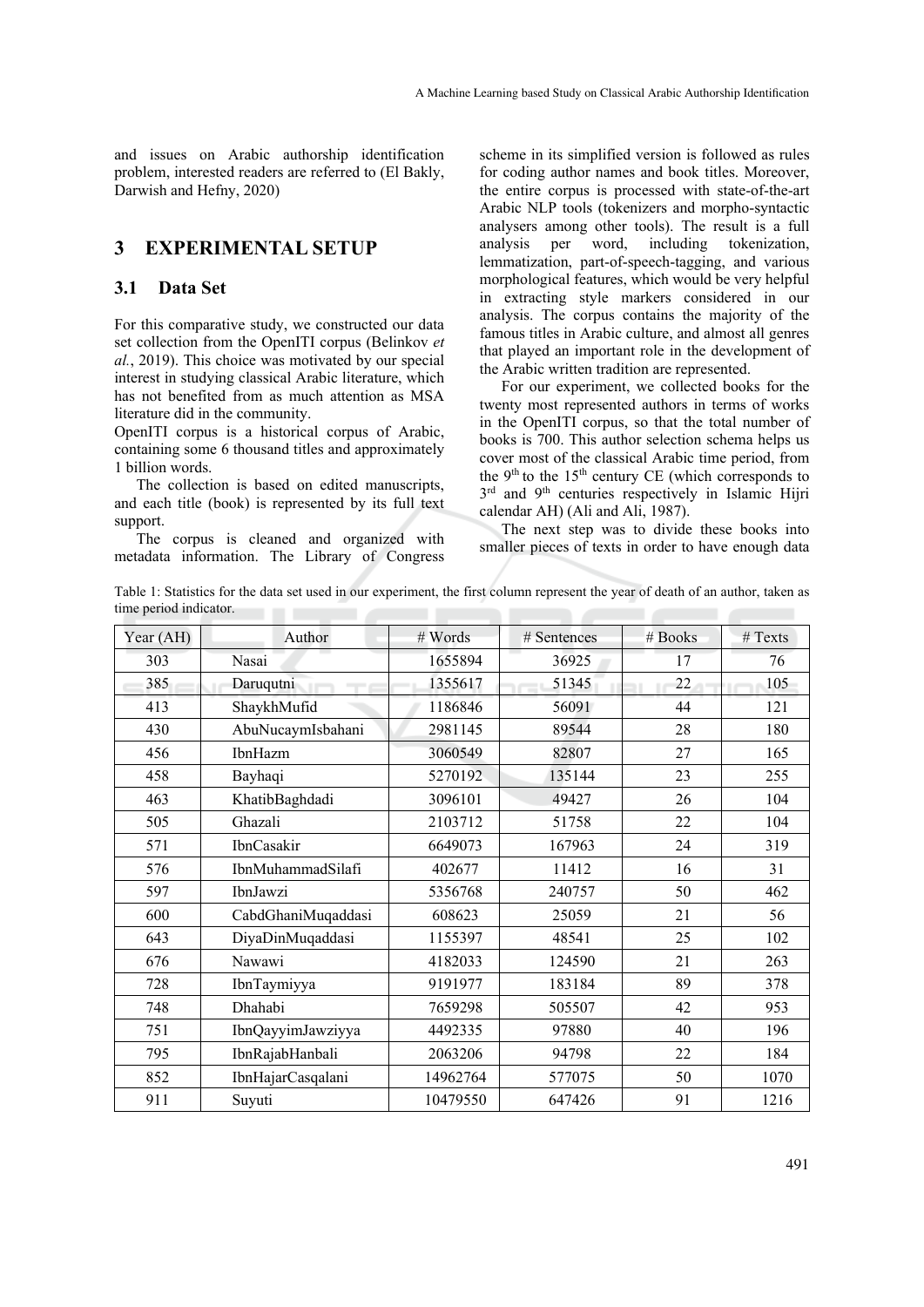instances to train the attribution algorithm. Researchers working on authorship attribution applied on literary texts have been using different dividing strategies. For example, Hoover (2003) decided to take just the first 10,000 words of each book as a single text, while Argamon and Levitan (2005) treated each chapter of each book as a separate text.

As done in (Boukhaled and Ganascia, 2017) and since we are considering sentence-split texts, in our experiment we chose to slice books by the size of the smallest one in the collection in terms of number of sentences.

More information about the data set used in the experiment is presented in Table1 above.

### **3.2 Style Markers (Features) and Classification Scheme (Algorithms)**

In our approach, we focus our comparative study on using style markers that do not rely on the lexical or structural dimension of classical Arabic. We used three types of style markers relying mostly on the syntactical information contained in the structure of the text: Part of Speech features, Function Word features, and Character-based features. More precisely, each text in our data set is represented by a vector of normalized2 frequencies of occurrence of these three types of stylistic markers: part-of-speech tag *n*-grams, function words frequencies, characterbased *n*-grams (with *n* varying from 1 to 3).

Then we relied on a classification scheme based on three different machine learning algorithms, belongings to different statistical families, to derive a discriminative model for our represented authors. The three algorithms used in the experiments are: The Logistic Regression Classifier, the Gaussian Naïve Bayes Classifier, and K-Nearest-Neighbours (KNN) Classifier.

To get a reasonable estimation of the expected attribution performance (generalization), we used common classification metrics: Precision (P), Recall (R), and F1-score based on a 10-fold cross– validation as follows:

$$
P = \frac{TP}{TP + FP} \tag{1}
$$

$$
R = \frac{TP}{TP + FN} \tag{2}
$$

$$
F1 \, \text{score} = \frac{2PR}{P + R} \tag{3}
$$

Where *TP*, *TF*, *FN* and *FP* are respectively true positive, true negative, false negative, and false positive text-to-author attributions.

#### **4 RESULTS AND ANALYSIS**

Results of measuring the attribution performance for the different feature sets presented in our experiment setup are summarized below in Table 2. These results show in general a better performance when using character-based features, which achieved a very high attribution, over features based on part-ofspeech and function words features.

Our study here shows that the KNN classifier is by far the best performing model in our experiment. Combined with features extracted using Character *n*grams, it can achieve a high attribution performance (That is,  $F1 = 91.5\%$  for character based 3-grams). To a certain limit, adding more grams increases the attribution performance. These comparative performance results suggests that a simple (lazy) model does better than complex models such as Logistic regression classifier in our classification settings; we believe that is due to the relatively small size of the training data.

By contrary to our expectation, function-wordfeatures did not perform well in our corpus, In fact, they achieved at best a mitigated performance  $(F1 =$ 83,7%) when used with the TF-IDF heuristic. We believe that this is due to the presence of some peculiar linguistic properties related to classical Arabic affecting the attribution process. These properties, that need to be more deeply studied in further works, depend on the linguistic character of the text, such as the syntactic and the lexical disparities between the different parts of one book, and the time period in which it was written.

Despite the fact that function word-based markers are state-of-the-art in many other languages, they are basically relying on the bag-of-words assumption, which stipulates that text is a set of independent words. This approach completely ignores the fact that there is a syntactic structure and latent sequential information in the text. In fact, De Roeck, Sarkar and Garthwaite (2004) have shown that frequent words, including function words, do not distribute homogeneously over a text.

<sup>2</sup> The normalization of the frequencies vectors was done based on the L1 normalization technique.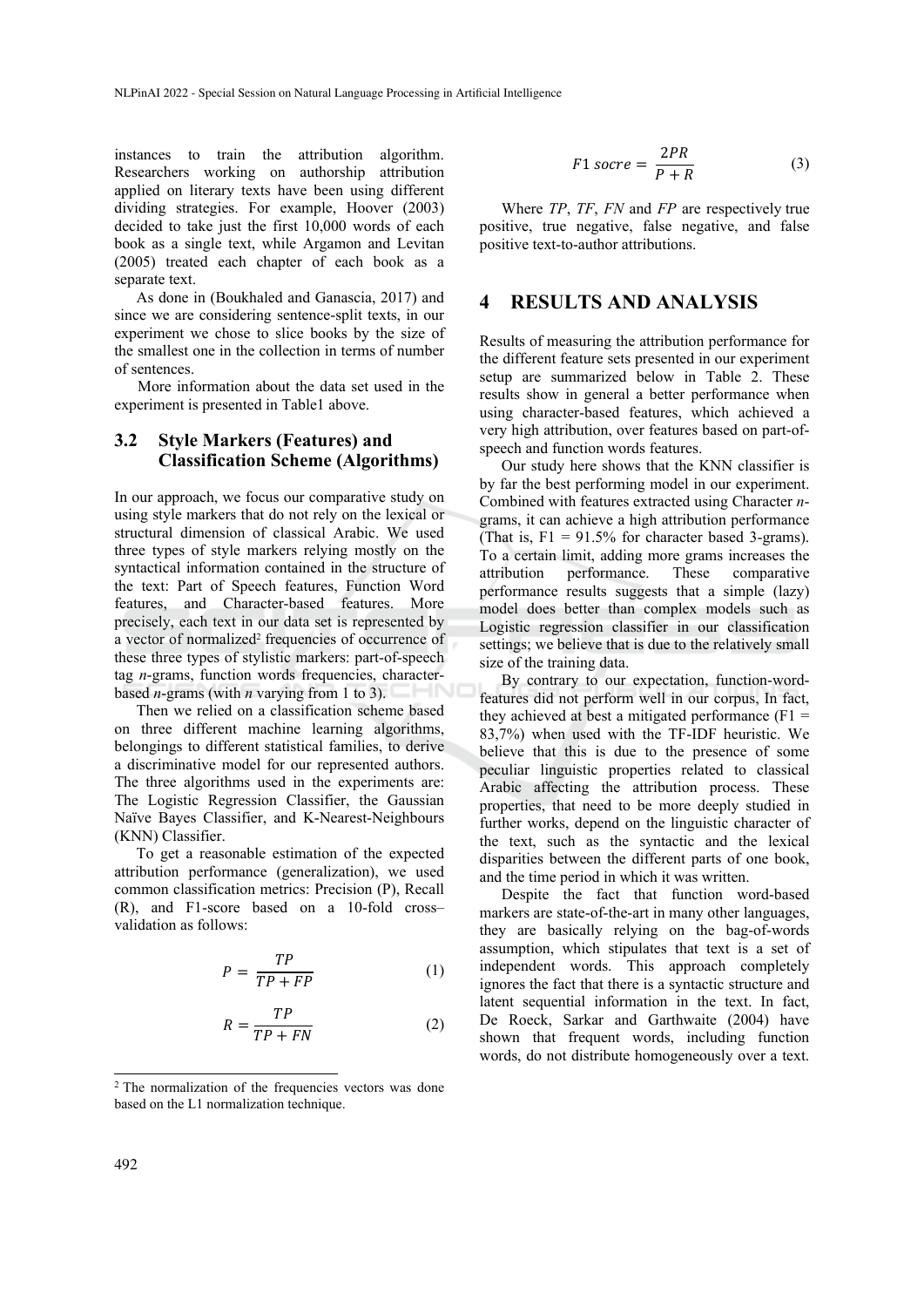|                      |      | LogisticRegression |      |      | GaussianNB |      |      | KNeighborsClassifier |      |      |      |      |
|----------------------|------|--------------------|------|------|------------|------|------|----------------------|------|------|------|------|
| <b>Style Markers</b> | P    | R                  | F1   | Time | P          | R    | F1   | Time                 | P    | R    | F1   | Time |
| CHAR 1 gram          | 25,9 | 37,4               | 26,1 | 16   | 63,1       | 55,4 | 56,2 | 6                    | 86,6 | 86,2 | 86,1 | 12   |
| CHAR 2 gram          | 25,1 | 38,1               | 26,9 | 189  | 67,2       | 62,0 | 62,4 | 27                   | 91,5 | 91,0 | 90,9 | 171  |
| CHAR 3 gram          | 25,3 | 34,9               | 22,8 | 979  | 81,1       | 80,3 | 79,9 | 118                  | 91,0 | 91,6 | 91,5 | 684  |
| <b>FW</b>            | 38,5 | 46,0               | 37,2 | 49   | 63,2       | 49,0 | 52,2 | 8                    | 84,0 | 83,2 | 83,0 | 24   |
| <b>FW TF-IDF</b>     | 39,1 | 45,8               | 37,0 | 46   | 63,2       | 44,2 | 48,2 | 9                    | 84,7 | 83,9 | 83,7 | 23   |
| POS 1 gram           | 33,3 | 45,8               | 36,7 | 22   | 58,9       | 48,4 | 49,3 | 8                    | 85,5 | 84,8 | 84,7 | 10   |
| POS 2 gram           | 27,3 | 43,4               | 31,9 | 85   | 63,8       | 55,9 | 57,9 | 13                   | 90,2 | 89,6 | 89,6 | 27   |
| POS 3 gram           | 25,9 | 41,6               | 29,6 | 312  | 74,1       | 72,5 | 72,0 | 37                   | 91,2 | 90,6 | 90,6 | 151  |

Table 2: 10-fold cross-validation results for the three models based on different types of style features. Precision (P), Recall (R) and F1- score are shown in percentages; Time of execution is reported in seconds.

Table 3: Individual attribution results for each author in the data set, produced by the best performing model KNN classifier with character 3-gram.

| Year-Author             | P    | R    | F1   |
|-------------------------|------|------|------|
| 0303-Nasai              | 0.89 | 1.00 | 0.94 |
| 0385-Daruqutni          | 1.00 | 0.69 | 0.81 |
| 0413-ShaykhMufid        | 0.88 | 1.00 | 0.93 |
| 0430-AbuNucaymIsbahani  | 1.00 | 0.95 | 0.97 |
| 0456-IbnHazm            | 1.00 | 0.94 | 0.97 |
| 0458-Bayhaqi            | 1.00 | 1.00 | 1.00 |
| 0463-KhatibBaghdadi     | 1.00 | 0.78 | 0.88 |
| 0505-Ghazali            | 0.78 | 1.00 | 0.88 |
| 0571-IbnCasakir         | 0.97 | 0.95 | 0.96 |
| 0576-IbnMuhammadSilafi  | 0.67 | 0.67 | 0.67 |
| 0597-IbnJawzi           | 0.83 | 0.98 | 0.90 |
| 0600-CabdGhaniMuqaddasi | 0.20 | 0.25 | 0.22 |
| 0643-DiyaDinMuqaddasi   | 1.00 | 0.80 | 0.89 |
| 0676-Nawawi             | 0.79 | 0.90 | 0.84 |
| 0728-IbnTaymiyya        | 0.86 | 0.91 | 0.88 |
| 0748-Dhahabi            | 0.94 | 0.97 | 0.96 |
| 0751-IbnQayyimJawziyya  | 0.81 | 0.81 | 0.81 |
| 0795-bnRajabHanbali     | 0.87 | 0.93 | 0.90 |
| 0852-IbnHajarCasqalani  | 0.97 | 0.95 | 0.96 |
| 0911-Suyuti             | 0.97 | 0.92 | 0.95 |

Therefore, these results can provides evidence for the fact that the bag-of-words assumption is not valid for Classical Arabic as well.

By looking at the individual performances for each author based on the best model (KNN<sup>3</sup> classifier with character 3-gram, see Table 3), we can notice that there are no clear patterns that emerge. Some authors have a very distinguishable writing style such as *Bayhaqi*4 which have a perfect attribution performance, or *IbnHazm* <sup>5</sup> which have high attribution performance (F1=97% and P=100%), others have less distinguishable text such as *CabdGhaniMuqaddasi* 6 (F1=22%). These individual results do not seem to neither show any correlation between the attribution performances and the authors time period on the one hand, nor the qualities of text that we had for each of them on the other hand.

## **5 CONCLUSIONS**

This study addressed the authorship identification problem for classical Arabic based on a machine learning approach. Despite being shown unreliable in addressing the authorship identification problems for Arabic, works done traditionally on this language have mainly focused on the investigation of style markers derived from either lexical or structural properties of the studied texts. In light of this argument, we presented a comparative study on

 $3$  With K=3

 $4(994 - 1066$  CE)

 $5(994 - 1064 \text{ CE})$ 

 $6(1146 - 1203 \text{ CE})$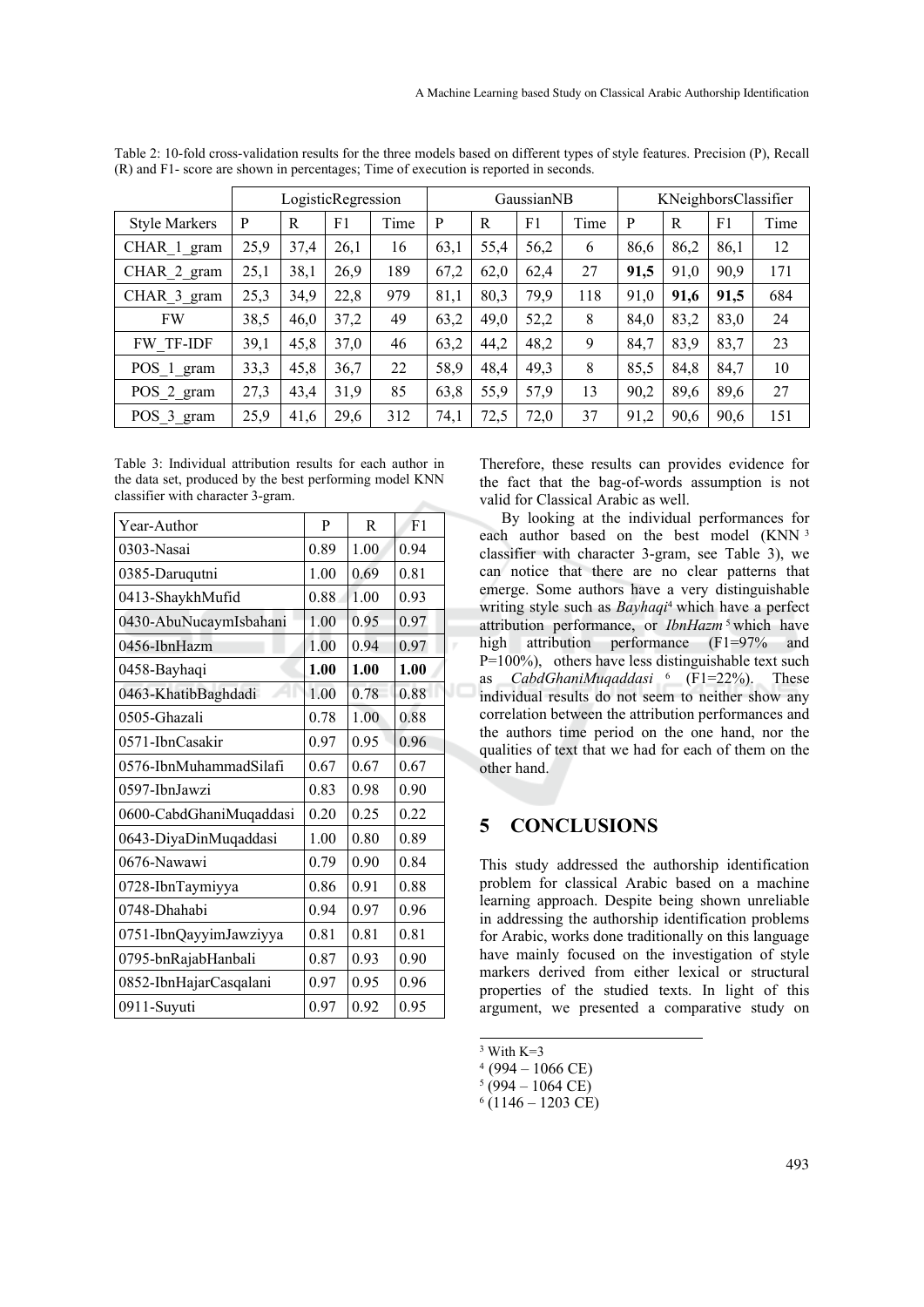using different types of style markers for classical Arabic. Our aim was to compare the effectiveness of using style markers that do not rely primarily on the lexical or structural dimensions of language. We used three types of style markers based mostly on the syntactical information contained in the structure of the text: part of speech based features, function word features and character-based features. To evaluate the effectiveness of these markers, we conducted an experiment on a diachronic classical Arabic corpus comprising more than 700 books. Our results show that these markers can indeed be very effective stylistic features, achieving high performance in authorship attribution results.

### **REFERENCES**

- Abbasi, A. and Chen, H. (2005) 'Applying authorship analysis to extremist-group web forum messages', *IEEE Intelligent Systems*. IEEE, 20(5), pp. 67–75.
- Al-Ayyoub, M., Alwajeeh, A. and Hmeidi, I. (2017) 'An extensive study of authorship authentication of arabic articles', *International Journal of Web Information Systems*. Emerald Publishing Limited.
- Ali, A. S. M. and Ali, A. S. (1987) *A linguistic study of the development of scientific vocabulary in Standard Arabic*. Routledge.
- Argamon, S. and Levitan, S. (2005) 'Measuring the usefulness of function words for authorship attribution', in *Proceedings of the Joint Conference of the Association for Computers and the Humanities and the Association for Literary and Linguistic Computing*.
- El Bakly, A. H., Darwish, N. R. and Hefny, H. A. (2020) 'A Survey on Authorship Attribution Issues of Arabic Text', *International Journal of Artificial Intelligent Systems and Machine Learning*, 2, pp. 86–92.
- Belinkov, Y. *et al.* (2019) 'Studying the history of the Arabic language: language technology and a largescale historical corpus', *Language Resources and Evaluation*. Springer, 53(4), pp. 771–805.
- Boukhaled, M. A. and Ganascia, J.-G. (2015) 'Using function words for authorship attribution: Bag-ofwords vs. sequential rules', in *Natural Language Processing and Cognitive Science*. De Gruyter, pp.  $115 - 122$
- Boukhaled, M. A. and Ganascia, J.-G. (2017) 'Stylistic Features Based on Sequential Rule Mining for Authorship Attribution', in *Cognitive Approach to Natural Language Processing*. Elsevier, pp. 159–175.
- Chaski, C. E. (2005) 'Who's at the keyboard? Authorship attribution in digital evidence investigations', *International journal of digital evidence*. Citeseer, 4(1), pp. 1–13.
- Chung, C. and Pennebaker, J. W. (2007) 'The psychological functions of function words', *Social communication*, pp. 343–359.
- Gamon, M. (2004) 'Linguistic correlates of style: authorship classification with deep linguistic analysis features', in *Proceedings of the 20th international conference on Computational Linguistics*, p. 611.
- Hoover, D. L. (2003) 'Frequent collocations and authorial style', *Literary and Linguistic Computing*. ALLC, 18(3), pp. 261–286.
- Jamak, A., Savatić, A. and Can, M. (2012) 'Principal component analysis for authorship attribution', *Business Systems Research: International journal of the Society for Advancing Innovation and Research in Economy*. Udruga za promicanje poslovne informatike, 3(2), pp. 49–56.
- Kestemont, M. (2014) 'Function words in authorship attribution. From black magic to theory?', in *Proceedings of the 3rd Workshop on Computational Linguistics for Literature (CLFL)*, pp. 59–66.
- Kestemont, M. *et al.* (2019) 'Overview of the Crossdomain Authorship Attribution Task at PAN 2019.', in *CLEF (Working Notes)*.
- Martin-del-Campo-Rodriguez, C. *et al.* (2019) 'Authorship Attribution through Punctuation n-grams and Averaged Combination of SVM'.
- Omar, A. and Hamouda, W. I. (2020) 'The effectiveness of stemming in the stylometric authorship attribution in arabic', *International Journal of Advanced Computer Science and Applications (IJACSA)*, 11(1), pp. 116–121.
- Pokou, Y. J. M., Fournier-Viger, P. and Moghrabi, C. (2016) 'Authorship Attribution using Variable Length Part-of-Speech Patterns.', in *ICAART (2)*, pp. 354– 361.
- De Roeck, A., Sarkar, A. and Garthwaite, P. H. (2004) 'Defeating the homogeneity assumption', in *Proceedings of 7th International Conference on the Statistical Analysis of Textual Data (JADT)*, pp. 282– 294.
- Sapkota, U. et al. (2015) 'Not all character n-grams are created equal: A study in authorship attribution', in *Proceedings of the 2015 conference of the North American chapter of the association for computational linguistics: Human language technologies*, pp. 93– 102.
- Sebastiani, F. (2002) 'Machine learning in automated text categorization', *ACM computing surveys (CSUR)*. ACM, 34(1), pp. 1–47.
- Stamatatos, E. (2008) 'Author identification: Using text sampling to handle the class imbalance problem', *Information Processing & Management*. Elsevier, 44(2), pp. 790–799.
- Stamatatos, E. (2009) 'A survey of modern authorship attribution methods', *Journal of the American Society for information Science and Technology*. Wiley Online Library, 60(3), pp. 538–556.
- Yule, G. U. (1944) *The statistical study of literary vocabulary*. CUP Archive.
- Zamani, H. *et al.* (2014) 'Authorship identification using dynamic selection of features from probabilistic feature set', in *International Conference of the Cross-*